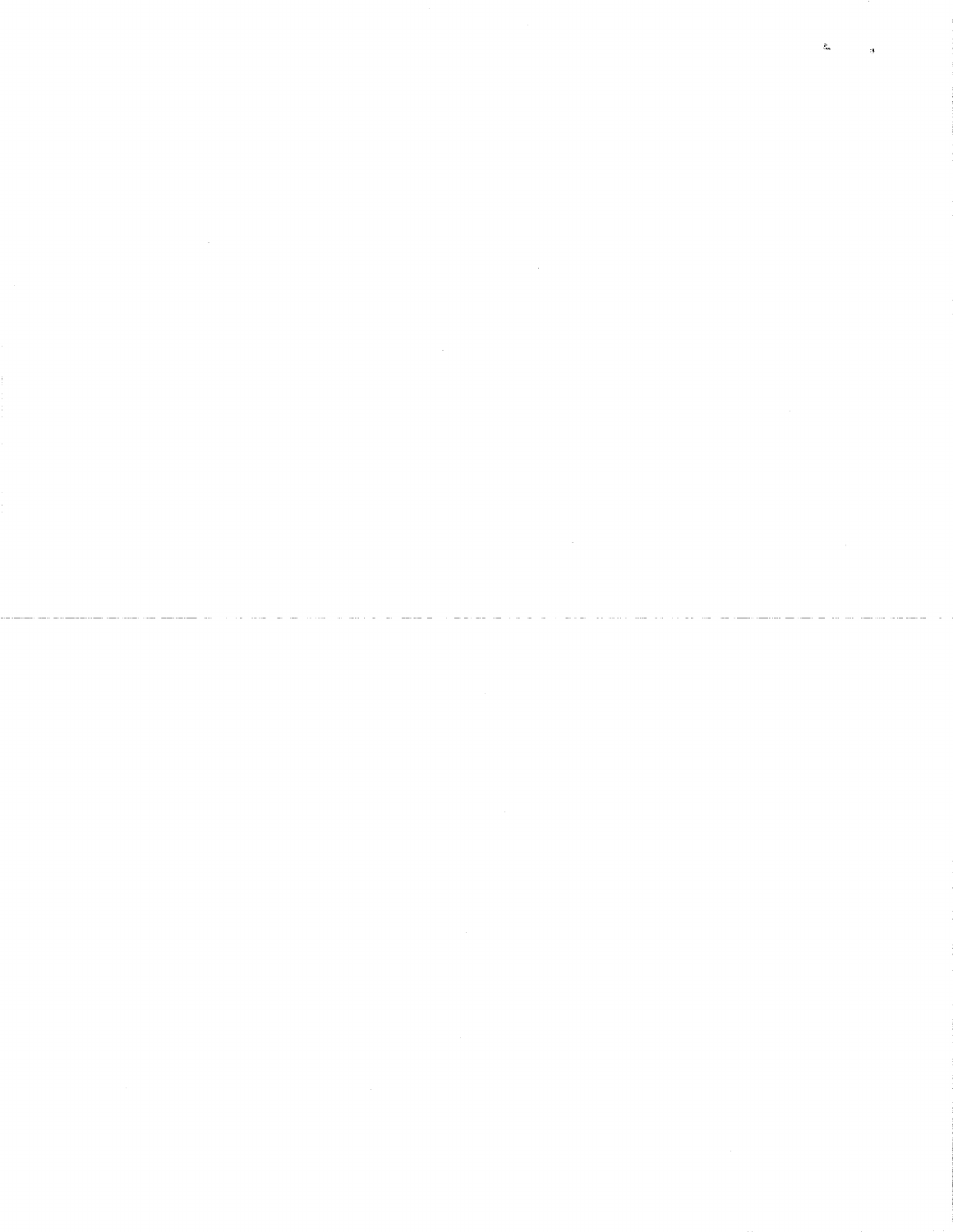## **NOTICE OF EXEMPTION**

|     |                                                             | <b>NOTICE OF EXEMPTION</b> | CLERK OF THE<br>BOARD OF SUPERVISORS<br>Cucamonga Valley water District |  |
|-----|-------------------------------------------------------------|----------------------------|-------------------------------------------------------------------------|--|
| TO: |                                                             | FROM:<br>(Public           |                                                                         |  |
|     | Office of Planning and Research<br>P. O. Box 3044, Room 113 | Agency)                    | 2021 JUR 10 PM 1: 36                                                    |  |
|     | Sacramento, CA 95812-3044                                   |                            | COUNTY OF SAN BERNACONS<br>CAUFORTIA                                    |  |
| ⊠   | Clerk of the Board of Supervisors                           | Address                    | 10440 Ashford St.                                                       |  |
|     | <b>or</b>                                                   |                            | Rancho Cucamonga CA 91730-2799                                          |  |
|     | County Clerk                                                |                            |                                                                         |  |
|     | County of:                                                  |                            |                                                                         |  |

| 1. | Project Title:                                                                                                                                                                                                                                                                                                                                |        |                                                          | CP21042 Construct Sewer Line in 4th St from Haven<br>Ave to Hermosa Ave                                                                                                                                                                |  |  |
|----|-----------------------------------------------------------------------------------------------------------------------------------------------------------------------------------------------------------------------------------------------------------------------------------------------------------------------------------------------|--------|----------------------------------------------------------|----------------------------------------------------------------------------------------------------------------------------------------------------------------------------------------------------------------------------------------|--|--|
| 2. | Project Applicant:                                                                                                                                                                                                                                                                                                                            |        |                                                          | Cucamonga Valley Water District                                                                                                                                                                                                        |  |  |
| 3. | Project Location - Identify street address and<br>cross streets or attach a map showing project site<br>(preferably a USGS 15' or 7 1/2' topographical<br>map identified by quadrangle name):                                                                                                                                                 |        |                                                          | Project is located on 4 <sup>th</sup> St. Between Haven Ave. and<br>Hermosa Ave in the city of Rancho Cucamonga, CA<br>USGS Guasti Quadrangle California 7.5-Minute Series<br>(Topographic) Northwest Grid of Row 71 and Column<br>47. |  |  |
|    |                                                                                                                                                                                                                                                                                                                                               |        |                                                          | 34°04'38.6"N 117°34'49.7"W                                                                                                                                                                                                             |  |  |
| 4. | (a) Project Location - City: Rancho Cucamonga                                                                                                                                                                                                                                                                                                 |        |                                                          | (b) Project Location - County: San Bernardino                                                                                                                                                                                          |  |  |
| 5. | Description of nature, purpose, and beneficiaries<br>of Project:                                                                                                                                                                                                                                                                              |        |                                                          | This project will construct approximately 2750 linear<br>feet of new 30-inch sewer main in 4th Street from Haven<br>Avenue to Hermosa Avenue, in the city of Rancho<br>Cucamonga, California.                                          |  |  |
| 6. | Name of Public Agency approving project:                                                                                                                                                                                                                                                                                                      |        |                                                          | Cucamonga Valley Water District                                                                                                                                                                                                        |  |  |
| 7. | Name of Person or Agency undertaking the<br>project, including any person undertaking an<br>activity that receives financial assistance from the<br>Public Agency as part of the activity or the person<br>receiving a lease, permit, license, certificate, or<br>other entitlement of use from the Public Agency<br>as part of the activity: |        |                                                          | Cucamonga Valley water District                                                                                                                                                                                                        |  |  |
|    |                                                                                                                                                                                                                                                                                                                                               |        |                                                          | onte pa ho a pobitid<br>Posted On: Ola/10/2021                                                                                                                                                                                         |  |  |
|    |                                                                                                                                                                                                                                                                                                                                               |        |                                                          | Pemoved On: 07/23/2021                                                                                                                                                                                                                 |  |  |
|    |                                                                                                                                                                                                                                                                                                                                               |        |                                                          | Receipt No: 36-06/02021-353                                                                                                                                                                                                            |  |  |
| 8. | Exempt status: (check one)                                                                                                                                                                                                                                                                                                                    |        |                                                          |                                                                                                                                                                                                                                        |  |  |
|    | (a)                                                                                                                                                                                                                                                                                                                                           |        | Ministerial project.                                     | (Pub. Res. Code § 21080(b)(1); State CEQA Guidelines §<br>15268)                                                                                                                                                                       |  |  |
|    | (b)                                                                                                                                                                                                                                                                                                                                           | $\Box$ | Not a project.                                           |                                                                                                                                                                                                                                        |  |  |
|    | (c)                                                                                                                                                                                                                                                                                                                                           | $\Box$ | <b>Emergency Project.</b>                                | (Pub. Res. Code § 21080(b)(4); State CEQA Guidelines §<br>15269(b),(c))                                                                                                                                                                |  |  |
|    | (d)                                                                                                                                                                                                                                                                                                                                           | ⊠      | Categorical Exemption.<br>State type and section number: | State CEQA Guidelines Sections 15301 (b) & 15303 (d)                                                                                                                                                                                   |  |  |
|    | (e)                                                                                                                                                                                                                                                                                                                                           | $\Box$ | Declared Emergency.                                      | (Pub. Res. Code § 21080(b)(3); State CEQA Guidelines §<br>15269(a)                                                                                                                                                                     |  |  |
|    | $\left( \text{f} \right)$                                                                                                                                                                                                                                                                                                                     | $\Box$ | Statutory Exemption.                                     |                                                                                                                                                                                                                                        |  |  |
|    |                                                                                                                                                                                                                                                                                                                                               |        | State Code section number:                               |                                                                                                                                                                                                                                        |  |  |

..

k

 $\sim$   $\sim$ 

 $\mathcal{L}^{\mathcal{L}}$ 

 $\epsilon$ 

 $\ddot{\phantom{a}}$